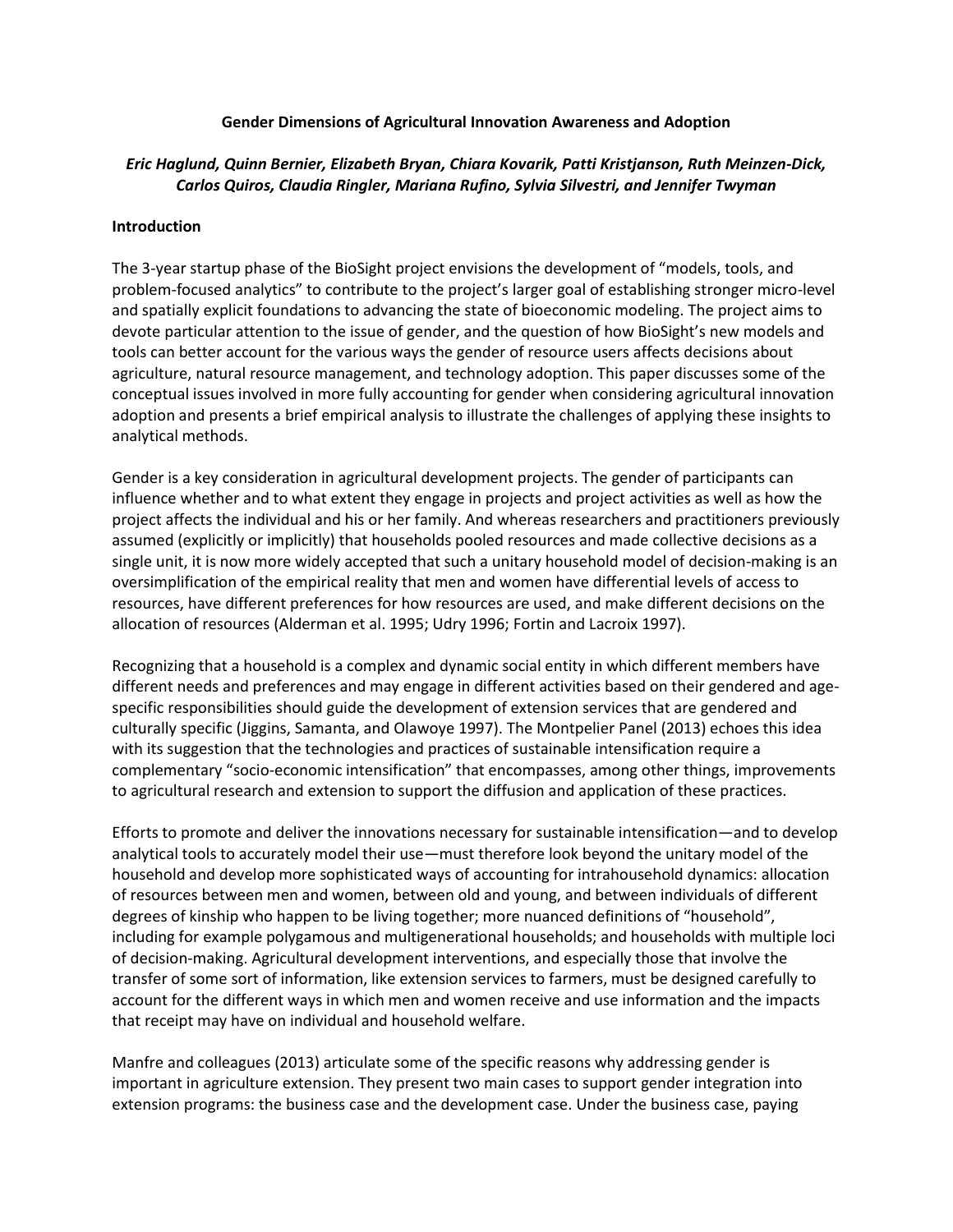attention to gender will improve the efficiency of business through targeting both men and women farmers; improve the flow of goods, especially through addressing the lack of incentives for women to participate in value chains; and create new business opportunities, particularly through encouraging women to enter value chains as suppliers of key inputs. Under the development case, attention to gender will result in stronger food security and poverty reduction outcomes, as all household members can benefit from technologies and practices that increase yields and incomes; the removal of discriminatory beliefs and practices, especially with regards to female involvement in agriculture and agriculture-related careers; and an improvement in household nutrition, as women in particular strongly influence household food security.

Some existing research shows that men and women may participate differently in extension and rural advisory services. Several studies find that women are more disadvantaged than men with regards to access to extension services. For example, a World Bank and IFPRI study (2010) of Ethiopia, India, and Ghana found that women had consistently less access than men, though it varied by crop type and region. Women's access ranged from 2 percent of female-headed households in Ghana to 20 percent among women in Ethiopia, while men's access ranged from 12 percent of male-headed households in Ethiopia to 29 percent among male-headed households in India.

Overall, the evidence on women's and men's participation in extension services, and the impacts of differing rates of participation, is mixed and defies easy generalization (see Ragasa et al. 2012 for a succinct summary of a number of these studies). A number of issues can confound this sort of analysis; for example, who is identified as the farmer in a household (Doss 2002 shows that there are various ways to define farmers) may influence who is the recipient of extension services. The head of a household or the individual identified as a landowner within a household may be viewed as the primary farmer when in reality such as view often eclipses the nuances that exist amongst family members with regards to the agricultural division of labor and how involved an individual may be in agricultural activities. And when extension services are targeted based upon the division of crops as cash or food crops (often designated as "men's" and "women's" crops, respectively), the focus of extension services may be biased toward crops destined for the marketplace. Not only does this kind of focus exclude food crops that would also benefit greatly from new techniques and practices, but it also excludes women, despite research showing that women are often collaborators in the processing and marketing of cash crops as well (Manfre et al. 2013).

Data collected in early 2013 as part of the CGIAR Research Program on Climate Change Agriculture and Food Security (CCAFS) project on Increasing Women's Resilience to Confront Climate Change provide an opportunity to examine the links between gender, extension services, and awareness and adoption of agriculture and NRM technologies and practices. The project surveyed rural households in Bangladesh, Kenya, Senegal, and Uganda and queried respondents' awareness and adoption of various agricultural innovations. Furthermore, the CCAFS surveys interviewed multiple members of each household in order to capture the views and experiences of both men and women. The data therefore offer valuable insights into the ways in which men and women perceive and adopt innovations differently.

The current examination is preliminary and descriptive in nature, as opportunities for the kinds of analysis that could lead to more causal claims are limited by the cross-sectional nature of the data, the endogeneity of many potential explanatory variables, and the yet-incomplete delivery, cleaning, and preparation of this newly collected data. The focus here is on the awareness and adoption of technologies and practices and their relationship to participation in extension efforts and access to various types and sources of information. Our intention is that presenting the rationale for gender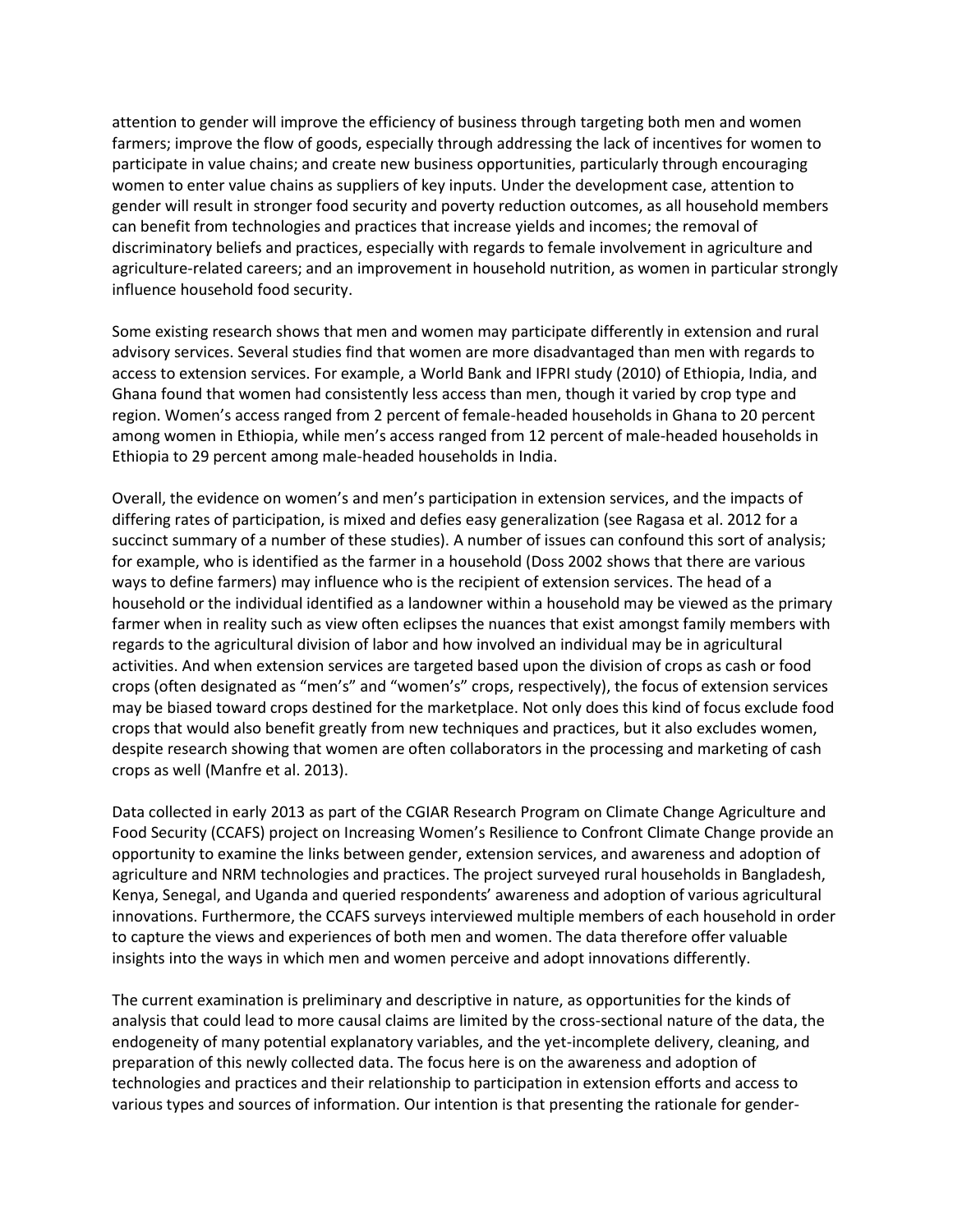sensitive analysis of extension services, describing some methods for collecting gender-disaggregated data, and performing some basic analysis of such data will provide insights and spur discussion about how BioSight can adequately account for gender in its efforts to develop new tools.

## **Approach and Methods**

## *The Survey*

The survey grew out of collaboration organized by CCAFS. CCAFS asked researchers from participating centers (ILRI and IFPRI) to evaluate their ongoing portfolio in their research sites to identify gender research needs. The Gender survey represents the outcome of this endeavor. As envisioned, it attempts to answer questions about gendered and intra-households differences in vulnerability, adaptation strategies, and perception of climate risk—all areas where CCAFS interventions may lead to gender transformative outcomes.

In order to minimize the burden on respondents, the survey team chose to design the gender survey so as to combine it with the IMPACT Lite survey that CCAFS was already conducting in all of their baseline sites. These sites were chosen to represent major farming systems and agro-ecological zones in the various regions, but the purposeful selection means that the sites cannot be considered nationally or regionally representative. The IMPACT Lite survey aimed for 200 households in each site, stratified to reflect the different farm production systems that exist. Only households engaged in livestock and agricultural activities were interviewed. IMPACT Lite collected a wide range of data on household production practices, inputs, outputs, labor, and food consumption, at a plot and subplot level.

The Gender survey was designed to build upon the database already collected under IMPACT Lite. The gender survey contained 13 modules, posing questions at a household and individual level to identify land tenure and ownership; decision-making in agricultural, livestock, and household decisions; adoption and knowledge of climate-smart practices; access to and use of climate and agricultural information services; access to and use of credit; membership in groups; fuel and water use; coping strategies for dealing with shocks; perception of climate change and its potential impacts; identification of adaptation strategies; and cognitive decision-making and personal values questions.

In order to better understand gender dynamics, household bargaining, and gender-differentiated adaptation strategies and preferences, the survey asked most questions separately of multiple household members, usually the principal male and female adult decision-makers (See discussion in Doss 2013). For polygamous households, the survey teams identified additional wives and conducted the interview with them. IFPRI staff field tested and trained enumerators from each country in conducting and doing data entry for the survey. Teams conducted the survey in 6 sites, including 5 where the IMPACT lite survey had already been conducted and one where the team conducted both surveys together. The team selected these sites based on the availability of local partners to conduct the surveys, identifying teams in Senegal, Kenya (both CCAFS sites), Uganda (one CCAFS site) and Bangladesh (two CCAFS sites). The final number of respondents for each survey site are presented in Table 1.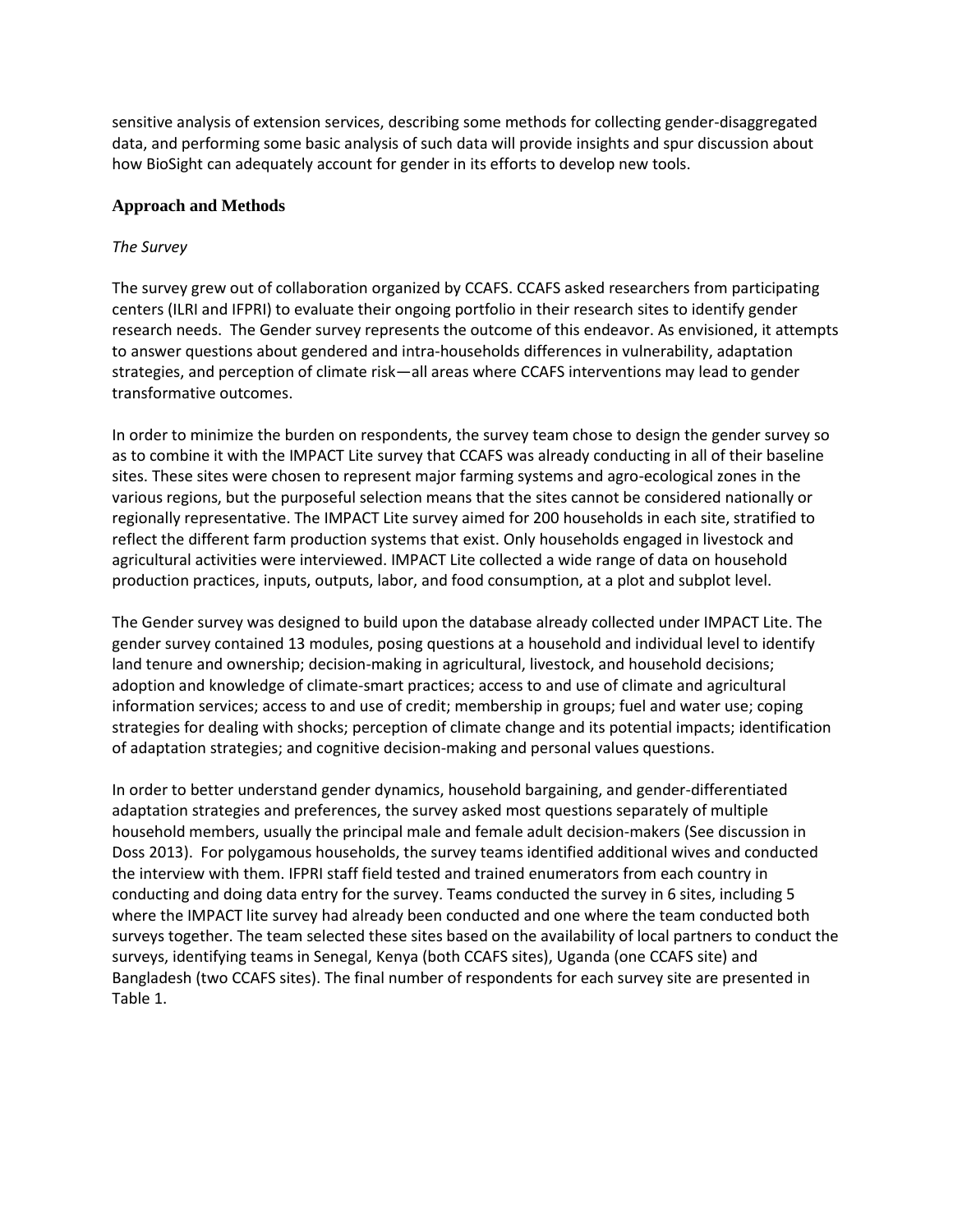#### *Table 1: Numbers of Gender Survey Respondents by Survey Site*

| Site                 | Male Respondents | <b>Female Respondents</b> |
|----------------------|------------------|---------------------------|
| Nyando, Kenya        | 198              | 202                       |
| Wote, Kenya          | 176              | 176                       |
| Rakai, Uganda        | 156              | 187                       |
| Kaffrine, Senegal    | 194              | 327                       |
| Satkhira, Bangladesh | 214              | 218                       |
| Bagerhat, Bangladesh | 171              | 183                       |

## *"Climate-Smart Agriculture" and "Sustainable Intensification"*

As the focus of the CCAFS project is climate change adaptation, the technologies and practices queried were those that a group of experts designated as "climate-smart". The list of climate-smart practices may not align perfectly with the list of technologies and practices BioSight considers to constitute "sustainable intensification" but the assumption is that there is enough commonality between the practices themselves and the decision processes that affect their (non)adoption so as to yield valuable insights.

Climate-smart agriculture is defined as "agriculture that sustainably increases productivity, resilience (adaptation), reduces/removes greenhouse gases (mitigation) while enhancing the achievement of national food security and development goals" (FAO 2010, ii). Consultations with researchers and scientists working in each of the CCAFS sites produced the list of specific technologies and practices queried in the survey, which local enumerators defined in locally-understood terms and words at each training. While these practices represent current CCAFS opinion on what constitutes climate-smart agriculture, they also largely reflect current thinking on the sustainable intensification, which identifies the need to (1) increase food production through (2) high yields on existing farmland (3) with attention to environmental sustainability and (4) recognizing diverse, context specific techniques (Garrett et al. 2011). The practices included in the survey map onto the types of practices identified by Pretty et al's review of sustainable intensification in Africa (2011) including:

- crop variety improvements,
- agroforestry,
- soil and water conservation/management,
- conservation agriculture practices,
- integrated pest-management, and
- **.** livestock and fodder innovations.

In addition to these technological innovations, the Montpelier Panel suggests that such technologies need to be introduced in the context of an enabling policy environment, highlight the role of socioeconomic intensification, the process of supporting the development of institutions at the farm, community, regional and national level to support the sustainable implementation of these practices (2013).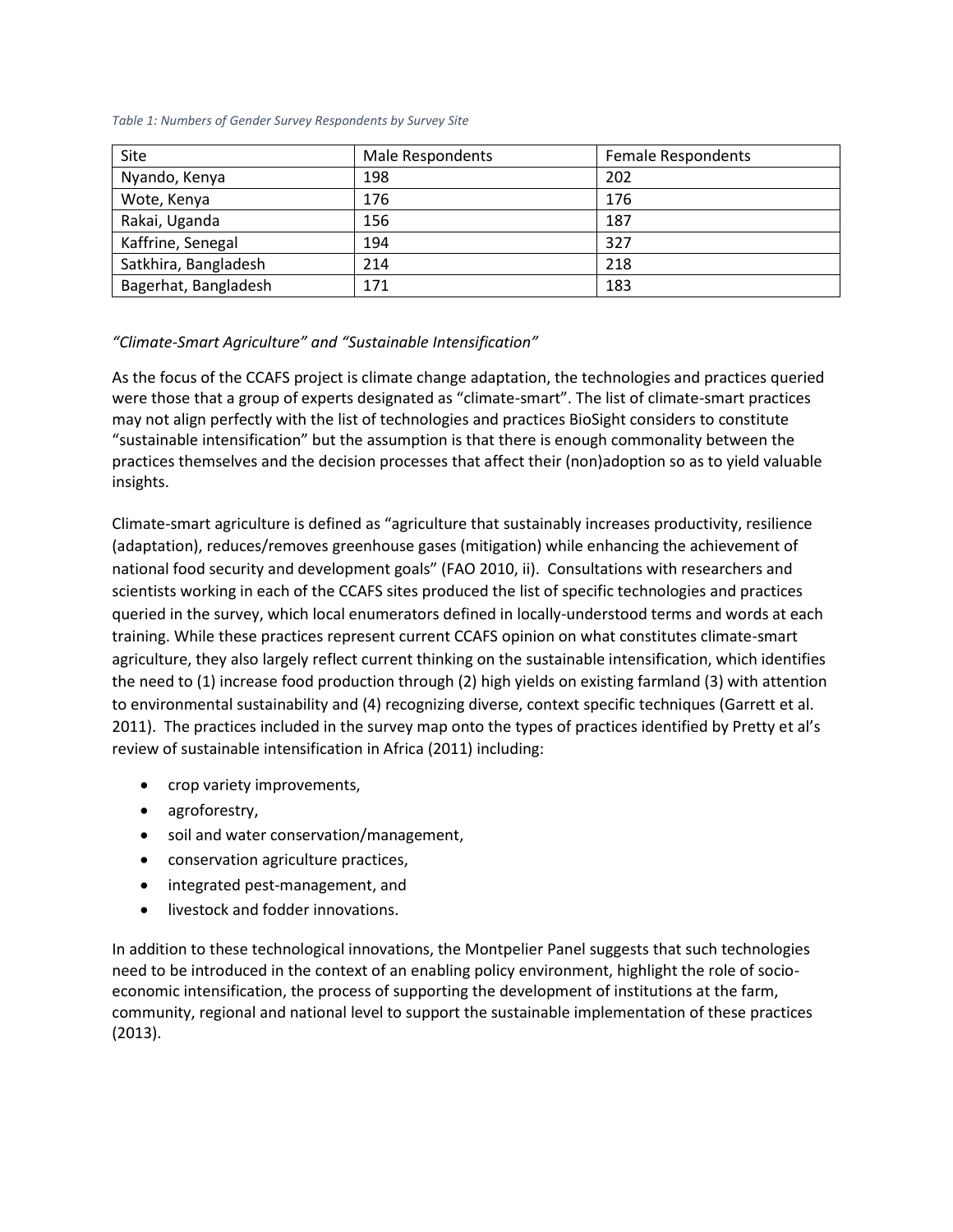## *Descriptive Analysis*

As a starting point for how to incorporate gender into considerations of agricultural extension and how to ensure adoption of sustainable intensification practices, this analysis utilizes the genderdisaggregated date described above to illustrate the gender dimensions of (1) interaction with agricultural extension agents, (2) awareness of innovative technologies and practices, and (3) adoption of those same technologies and practices. Simple tabulations were completed for male and female respondents at each of 4 survey sites, Nyando and Wote (Kenya), Rakai (Uganda), and Kaffrine (Senegal).<sup>1</sup> For interaction with extension agents and awareness of innovations, the proportion of respondents coded as "yes" is simply reported for the male and female respondents in the sample. For adoption, we report adoption rates among those individuals who reported awareness (see Figure 1). We are therefore assuming a 2-stage sequential process by which an individual first becomes aware of an innovation (stage 1) and then decides whether or not to adopt (stage 2).



*Figure 1: Assumed sequential process from awareness to adoption*

## **Results**

 $\overline{\phantom{a}}$ 

## *Interaction with Agricultural Extension Agents*

Table 2 summarizes the rates at which mean and women reported having personally had contact with an agricultural extension agent within the past year. The results show a rather large range of possibilities both in terms of the level of contact with extension agents and the differences (and non-differences) between men and women. In Wote, for example, contact rates are very high for both men and women, whereas in Kaffrine contact rates are low for both genders, but women are still more than nine percentage points less likely than men to have had any contact with an agent. Rakai is something of a middle-of-the-road case in terms of contact rates, but shows the largest gender disparity between men and women.

| Table 2: Proportion reporting contact with an agricultural extension agent during the past 12 months. |         |       |         |       |           |       |          |       |
|-------------------------------------------------------------------------------------------------------|---------|-------|---------|-------|-----------|-------|----------|-------|
|                                                                                                       | Nyando  |       | Wote    |       | Kaffrine  |       | Rakai    |       |
|                                                                                                       | (Kenya) |       | (Kenya) |       | (Senegal) |       | (Uganda) |       |
|                                                                                                       | Men     | Women | Men     | Women | Men       | Women | Men      | Women |
| Contact w/                                                                                            | 0.566   | 0.683 | 0.966   | 0.938 | 0.106     | 0.012 | 0.641    | 0.390 |
| extension agent                                                                                       |         |       |         |       |           |       |          |       |
| Contact w/woman                                                                                       | 0.429   | 0.579 | 0.210   | 0.205 | 0.005     | 0.000 | 0.045    | 0.027 |
| extension agent                                                                                       |         |       |         |       |           |       |          |       |

 $1$  Data from the two sites in Bangladesh have not been made available at the time of this writing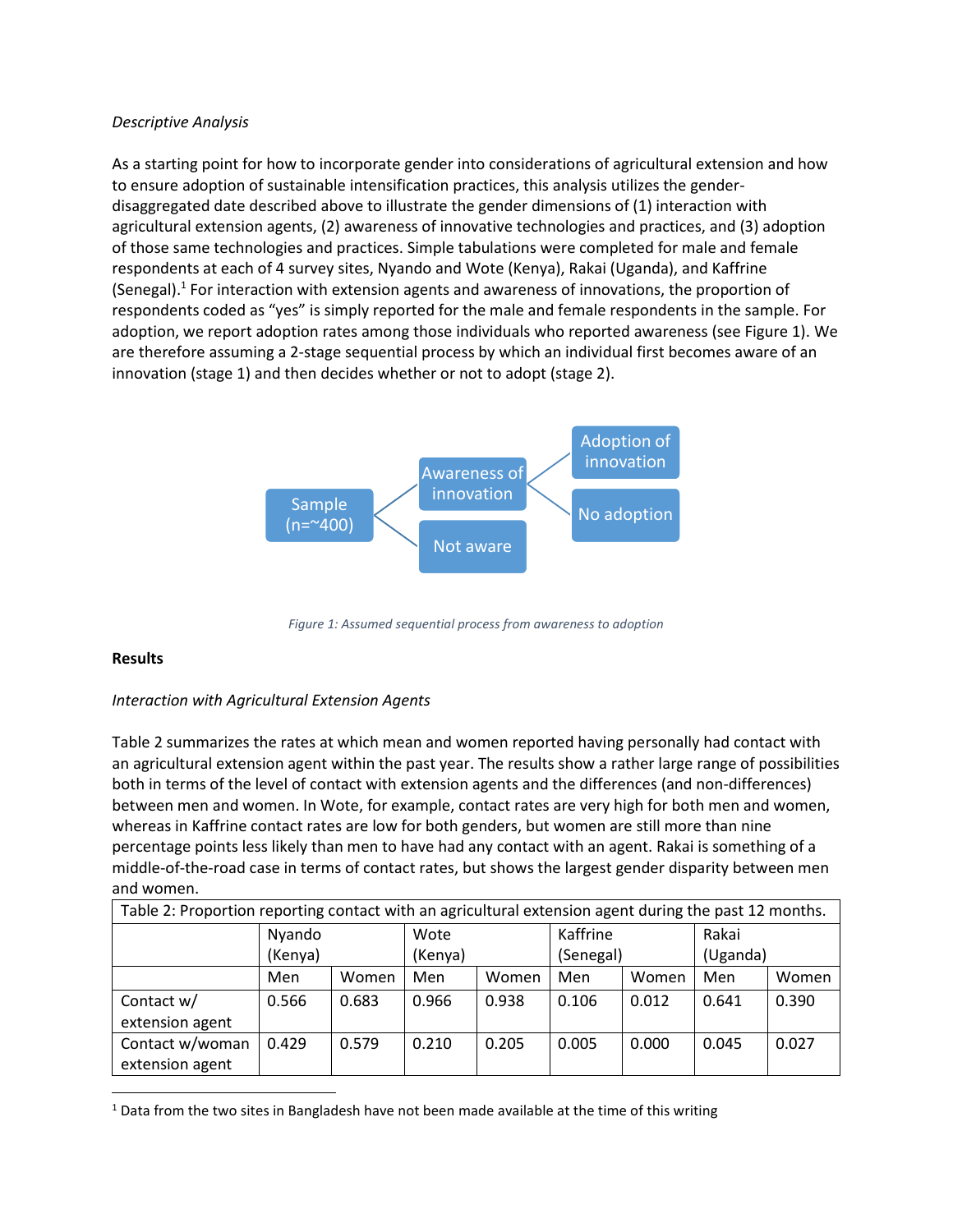We also looked at whether respondents had interacted with women extension agents. Contact with women extension officers was very rare in the Senegal and Uganda sites, but higher in both Kenya sites. In Nyando, women were 15 percentage points more likely than men to have interacted with a female extension agent.

## *Awareness of technologies and practices*

Gender differences in rates of awareness of the full list of 20 climate-smart agricultural practices queried is presented in Table 3. These differences varied widely from practice to practice and from site to site. The greatest differential in awareness was found in Rakai, where women were 42 percentage points more likely to report awareness of no-till/minimum-tillage than men (97 percent versus 55 percent). The case where the differential was strongest in favor of men's awareness was with composting in Kaffrine, where awareness was 37 percentage points greater for men (47 percent to 10 percent). For 4 of the 20 practices, men were consistently more aware than women across all survey sites (agroforestry, water harvesting, efficient use of fertilizer, and improved feed management for livestock). The other 16 practices showed a more mixed picture, with men or women being more aware depending on the site, or one or more sight where awareness was equally balanced by gender.

| men)                      |          |          |           |          |  |  |  |
|---------------------------|----------|----------|-----------|----------|--|--|--|
|                           | Nyando   | Wote     | Kaffrine  | Rakai    |  |  |  |
|                           | (Kenya)  | (Kenya)  | (Senegal) | (Uganda) |  |  |  |
| Agroforestry              | $-0.238$ | $-0.017$ | $-0.026$  | $-0.002$ |  |  |  |
| Terraces/bunds            | $-0.204$ | 0.000    | $-0.253$  | 0.000    |  |  |  |
| Water harvesting          | $-0.336$ | $-0.006$ | $-0.191$  | $-0.347$ |  |  |  |
| Irrigation                | $-0.050$ | $-0.063$ | $-0.035$  | 0.000    |  |  |  |
| Zai/Planting pits         | $-0.023$ | 0.114    | $-0.025$  | $-0.031$ |  |  |  |
| Crop residue mulching     | 0.062    | $-0.006$ | $-0.214$  | 0.013    |  |  |  |
| Composting                | $-0.236$ | $-0.216$ | $-0.371$  | 0.018    |  |  |  |
| Manure management         | $-0.003$ | 0.080    | $-0.060$  | $-0.062$ |  |  |  |
| Effic. use of fertilizer  | $-0.089$ | $-0.244$ | $-0.206$  | $-0.331$ |  |  |  |
| Improved HYVs             | 0.230    | $-0.045$ | $-0.381$  | $-0.018$ |  |  |  |
| <b>Improved STVs</b>      | 0.067    | 0.000    | $-0.128$  | 0.126    |  |  |  |
| No/min tillage            | $-0.153$ | $-0.256$ | $-0.136$  | 0.423    |  |  |  |
| Improved grain storage    | 0.080    | 0.000    | $-0.025$  | $-0.157$ |  |  |  |
| Improved stoves           | $-0.138$ | $-0.080$ | 0.155     | 0.007    |  |  |  |
| Improved feed management  | $-0.062$ | $-0.051$ | $-0.159$  | $-0.046$ |  |  |  |
| Destocking                | $-0.016$ | 0.063    | $-0.092$  | 0.067    |  |  |  |
| Cover cropping            | 0.154    | 0.102    | $-0.104$  | $-0.179$ |  |  |  |
| <b>Tolerant livestock</b> | 0.048    | 0.233    | $-0.122$  | $-0.052$ |  |  |  |
| Rangeland management      | 0.158    | 0.301    | $-0.111$  | $-0.233$ |  |  |  |
| <b>IPM</b>                | 0.024    | $-0.051$ | $-0.051$  | 0.060    |  |  |  |

Table 3: Differences in rates of awareness of agricultural technologies & practices (women minus men)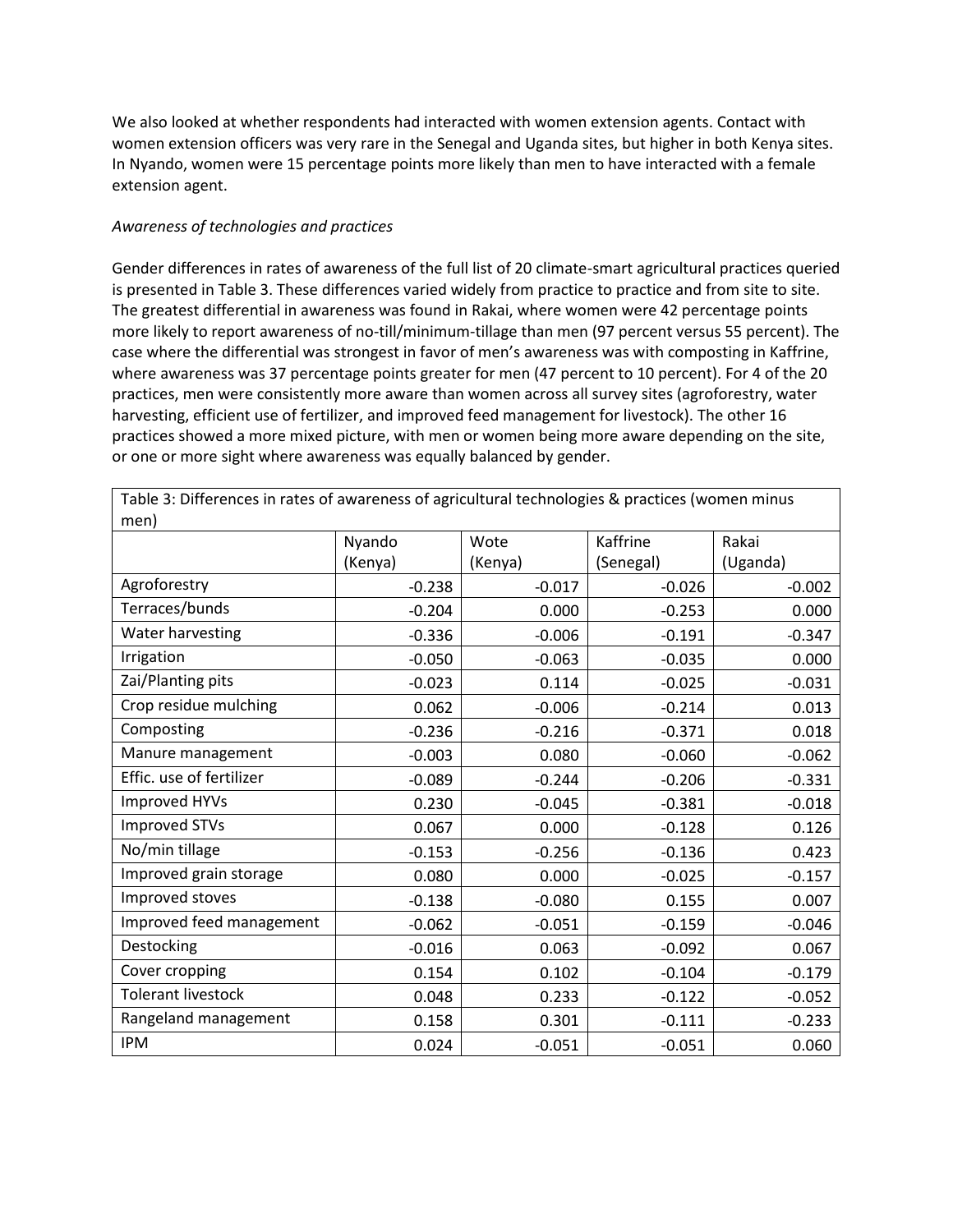## *Adoption of technologies and practices*

Table 4 shows differences in rates of adoption for the same 20 climate-smart agricultural practices among respondents who previously reported awareness. As with the previous results presented, it is difficult to draw general conclusions across all sites and practices. In Nyando and Kaffrine, although women were less likely to have heard of the 20 practices in the first place, women adopted the innovations at higher rates than men (for 19 of 20 practices in Nyando and 14 of 20 practices in Kaffrine).

| Table 4: Differences in rates of adoption of agricultural technologies & practices (women minus men) |          |          |           |          |  |
|------------------------------------------------------------------------------------------------------|----------|----------|-----------|----------|--|
|                                                                                                      | Nyando   | Wote     | Kaffrine  | Rakai    |  |
|                                                                                                      | (Kenya)  | (Kenya)  | (Senegal) | (Uganda) |  |
| Agroforestry                                                                                         | 0.087    | $-0.209$ | 0.013     | $-0.026$ |  |
| Terraces/bunds                                                                                       | 0.038    | $-0.034$ | 0.105     | $-0.060$ |  |
| Water harvesting                                                                                     | 0.155    | $-0.028$ | 0.043     | 0.227    |  |
| Irrigation                                                                                           | 0.069    | $-0.013$ | $-0.006$  | $-0.075$ |  |
| Zai/Planting pits                                                                                    | 0.219    | $-0.006$ | $-0.200$  | $-0.062$ |  |
| Crop residue mulching                                                                                | 0.243    | $-0.119$ | 0.030     | 0.045    |  |
| Composting                                                                                           | 0.392    | $-0.029$ | 0.059     | 0.115    |  |
| Manure management                                                                                    | 0.221    | 0.008    | 0.000     | $-0.143$ |  |
| Effic. use of fertilizer                                                                             | 0.042    | $-0.127$ | 0.061     | $-0.156$ |  |
| Improved HYVs                                                                                        | 0.046    | $-0.085$ | 0.183     | $-0.345$ |  |
| <b>Improved STVs</b>                                                                                 | 0.265    | $-0.069$ | 0.218     | $-0.055$ |  |
| No/min tillage                                                                                       | 0.298    | 0.077    | 0.074     | $-0.272$ |  |
| Improved grain storage                                                                               | 0.140    | 0.163    | 0.027     | 0.140    |  |
| Improved stoves                                                                                      | 0.028    | $-0.059$ | $-0.032$  | 0.046    |  |
| Improved feed management                                                                             | 0.200    | 0.296    | $-0.052$  | 0.498    |  |
| Destocking                                                                                           | 0.140    | 0.149    | 0.035     | 0.213    |  |
| Cover cropping                                                                                       | 0.121    | 0.360    | 0.198     | 0.114    |  |
| <b>Tolerant livestock</b>                                                                            | $-0.025$ | $-0.181$ | $-0.200$  | $-0.108$ |  |
| Rangeland management                                                                                 | 0.447    | 0.077    | 0.023     | 0.037    |  |
| <b>IPM</b>                                                                                           | 0.190    | $-0.778$ | 0.167     | 0.465    |  |

For improved grain storage, destocking, cover cropping, and rangeland management, reported adoption rates were consistently higher for women than for men across all four sites. The only practice for which men had consistently higher rates of adoption was changing to drought or pest-tolerant species or breeds of livestock.

## **Discussion**

The descriptive statistics presented above do not paint a tidy picture of gender differences in contact with extension services, awareness of innovative agricultural practices, or adoption of those practices. A man's or women's likelihood of interacting with an extension agent, learning about a potentially useful technology or practice, or choosing to adopt said practice seems to be highly dependent on his or her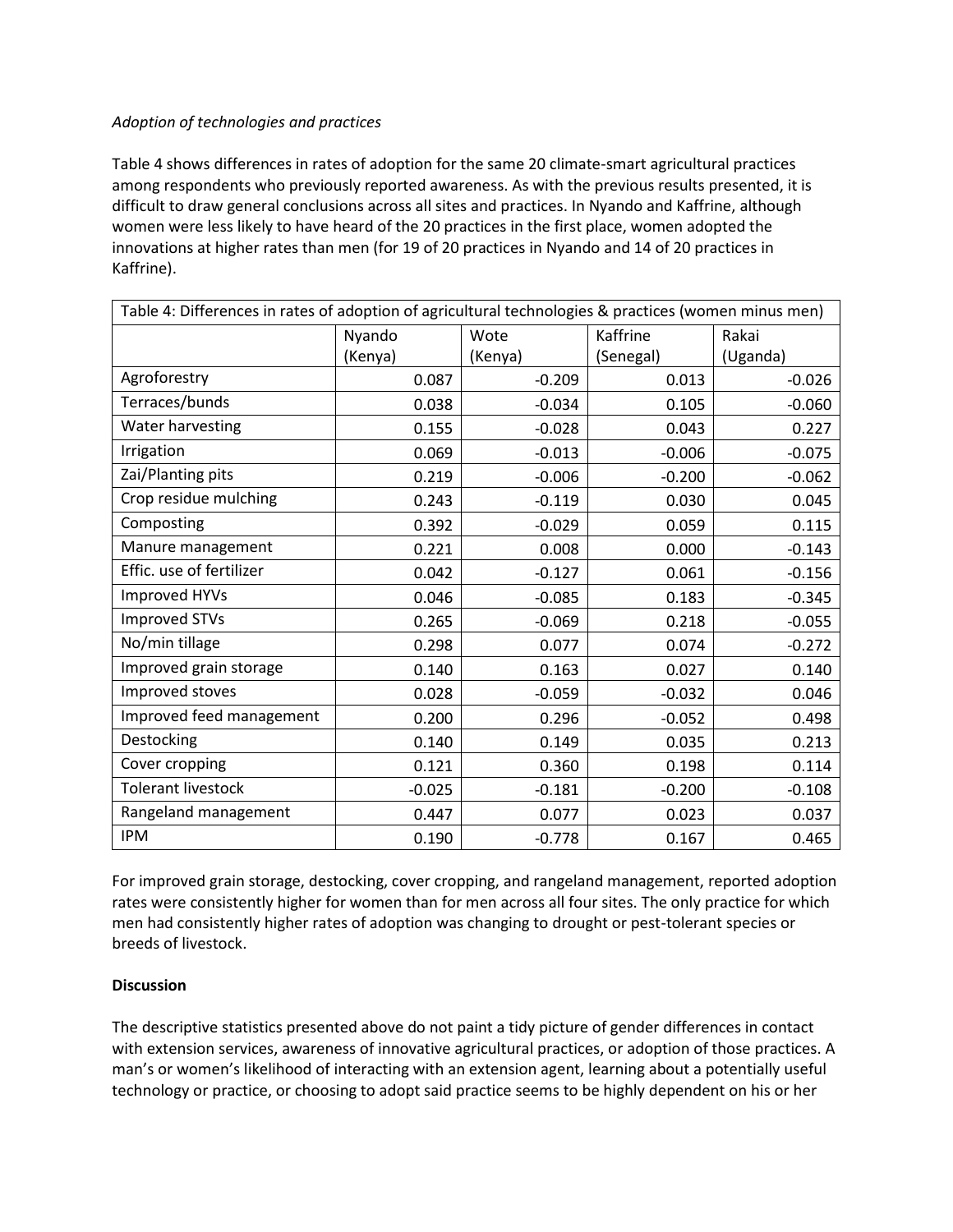particular set of circumstances. These findings should serve as a cautionary tale to the common (and understandable) tendency of researchers and practitioners to draw broad conclusions about gender and agricultural development based on specific evidence and experience. Perhaps the only overall lesson that can be drawn from this preliminary analysis is that accounting for gender means dealing with an empirical reality every bit as complicated, diverse, and nuanced as the natural environment. Most researchers accept that the biophysical conditions that exist in any particular location represent a unique combination of natural elements, geography, history, evolution, etc. Researchers should accept that a given set of social conditions and relationships are similarly unique and different from site to site.

The challenge and opportunity for a program like BioSight is to develop the tools, methods, and metrics that are capable of representing such social complexity in ways that are valid and consistent. This task should be approached empirically, with testable hypotheses and a commitment to continually revisiting basic assumptions.

This study has demonstrated the usefulness of collecting gender-disaggregated data to present a more complicated picture of the household than surveys that only interview a single household member are usually able to capture. As the data from this project become more available, more sophisticated statistical techniques will shed additional light on these findings and help to sort out the many variables that confound the relationships between gender, innovation awareness and adoption, and agricultural extension. Future research can use these and subsequent findings as a starting point in the development of more rigorous experimental designs. In addition, theoretical and methodological work is needed to continue to improve our understanding and representation of households so as to account for the many intrahousehold dynamics that affect decisions about investment, consumption, and resource use.

#### **References**

Alderman, H., P. A. Chiappori, L. Haddad, J. Hoddinott, and R. Kanbur. 1995. Unitary versus collective models of the household: is it time to shift the burden of proof? *The World Bank Research Observer* 10(1): 1-19.

Doss, C. 2002. Men's cops? Women's crops? The gender patterns of cropping in Ghana. *World Development* 30 (11): 1987–2000

FAO. 2010. *"Climate-smart" agriculture: Policies, practices, and financing for food security, adaptation, and Mitigation*. Rome: FAO

Fortin, B., and G. Lacroix. 1997. A test of the unitary and collective models of household labour supply. *The Economic Journal* 107: 933–955.

Garnett, T, M. C. Appleby, A. Balmford, I. J. Bateman, T. G. Benton, P. Bloomer, B. Burlingame, M. Dawkins, L. Dolan, D. Fraser, M. Herrero, I. Hoffmann, P. Smith, P. K. Thornton, C. Toulmin, S. J. Vermeulen, H. C. J. Godfray. 2013. Sustainable intensification in agriculture: Premises and policies. Science 341 (6141): 33-34.